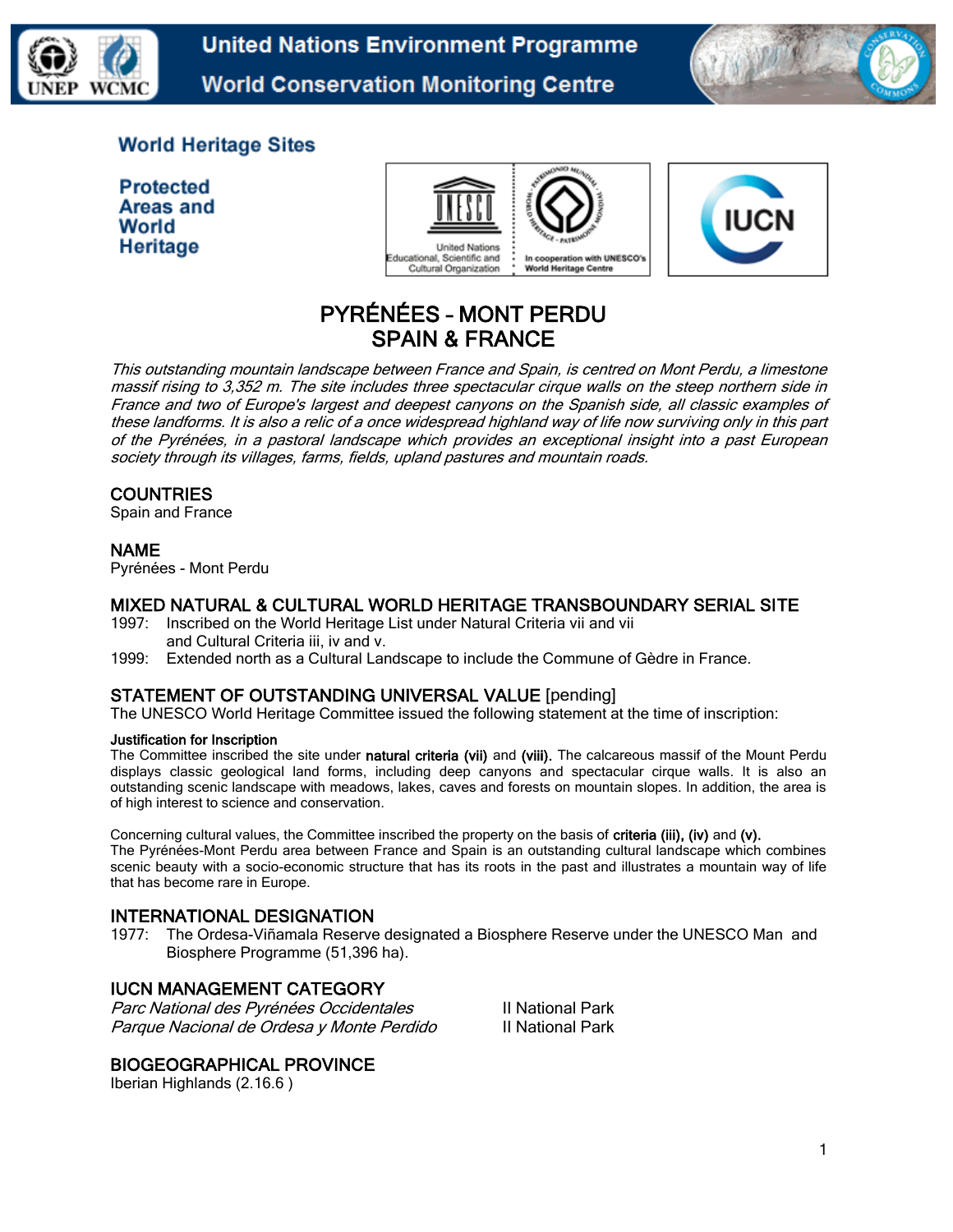## GEOGRAPHICAL LOCATION

Situated in the west-central Pyrénées 45 km south of Lourdes in France, straddling the international boundary between the Department of Haut-Pyrénées in France and the Aragonese province of Huesco in Spain, at 42°38'N, 0°10'W. Comprises the eastern half of the Western Pyrenees National Park in France, and Ordesa and Monte Perdido National Park in Spain.

### DATES AND HISTORY OF ESTABLISHMENT

- 1918: Ordesa y Monte Perdido National Park (2,100 ha), the oldest in Spain, established by Spanish Royal Decree to protect the Spanish ibex, extinct since 2000;
- 1941: The Gavarnie, Troumouse and Estaubé Site Classé (Classified Reserve) established;
- 1966: The Viñamala National Hunting Reserve (51,396 ha) adjacent to the west of the Spanish park;
- 1966: Three buffer zones east and south of the Spanish National Park established, also the Los Circos National Hunting Reserve to its east;
- 1967: The Western Pyrenees National Park established by French Governmental decree; a buffer zone included the remaining area of the Site Classé;
- 1977: Viñamala Reserve designated the Ordesa-Viñamala Biosphere Reserve;
- 1982: Ordesa y Monte Perdido National Park extended to 15,608 ha;
- 1988: The cooperative Mont Perdu Management Charter between France and Spain signed;
- 1988: The Spanish National Park established as a Special Protection Area under the EU Birds Directive and received the Council of Europe Diploma category A, renewed in 1993.

### LAND TENURE

In France the land is mainly owned by the communities of the Barèges and Aure valleys. In Spain it is owned by the five local municipalities of Torla, Fanlo, Tella, Bielsa and Broto. Some land is also in state and private ownership (España-France, 1997).

### AREA

The site covers 30,639 ha: 20,134 ha in Spain and 10,505 ha in France:

| The Ordesa y Monte Perdido National Park (OMPNP):        | 15.608 ha |
|----------------------------------------------------------|-----------|
| Part of the Viñamala Wildlife Sanctuary core area:       | 3,200 ha  |
| A peripheral zone:                                       | 1,326 ha  |
| Pyrénées Occidentales National Park (PNPO) eastern part: | 7.451 ha  |
| Site Classé of Gavarnie, Troumouse & Estaubé:            | 3,054 ha  |

## **ALTITUDE**

From 600m to 3,352m (Mont Perdu/Monte Perdido, in Spain)

### PHYSICAL FEATURES

The site extends over some 20 km of the High Pyrenees. In this part of the range, the precipitous northern slopes are carved into three sheer-walled glacial cirques with high intervening ridges cascading with waterfalls, which tower spectacularly above farmed and forested valleys. The barren less steep southern slopes are a high arid steppe deeply fissured by two of Europe's largest and deepest canyons, Ordesa and Añisclo, two deep valleys, Pineta and the gorge of Escuaín, separated by three mountain spurs, and the Cirque of Soaso. The three valleys run parallel to the main range, open to oceanic influences from the west. On the ridge between is Mont Perdu, third highest peak in the Pyrenees, one of three jagged peaks formed from a 3,000m high stepped massif of folded marine limestone 50 million years old. To its north three convergent north-south valleys are separated by high crests of schistose and sandstone rock between the three cirques of Gavarnie, the most spectacular, with the highest waterfall in Europe outside Norway (423m), Estaubé, and Troumouse with the wall of Baroude. They are classic examples of the form. The name 'Perdu' was given because the peak is invisible from the north. To the southwest of the peaks is a high sandstone and schistose plateau at about 2,000m. It is a country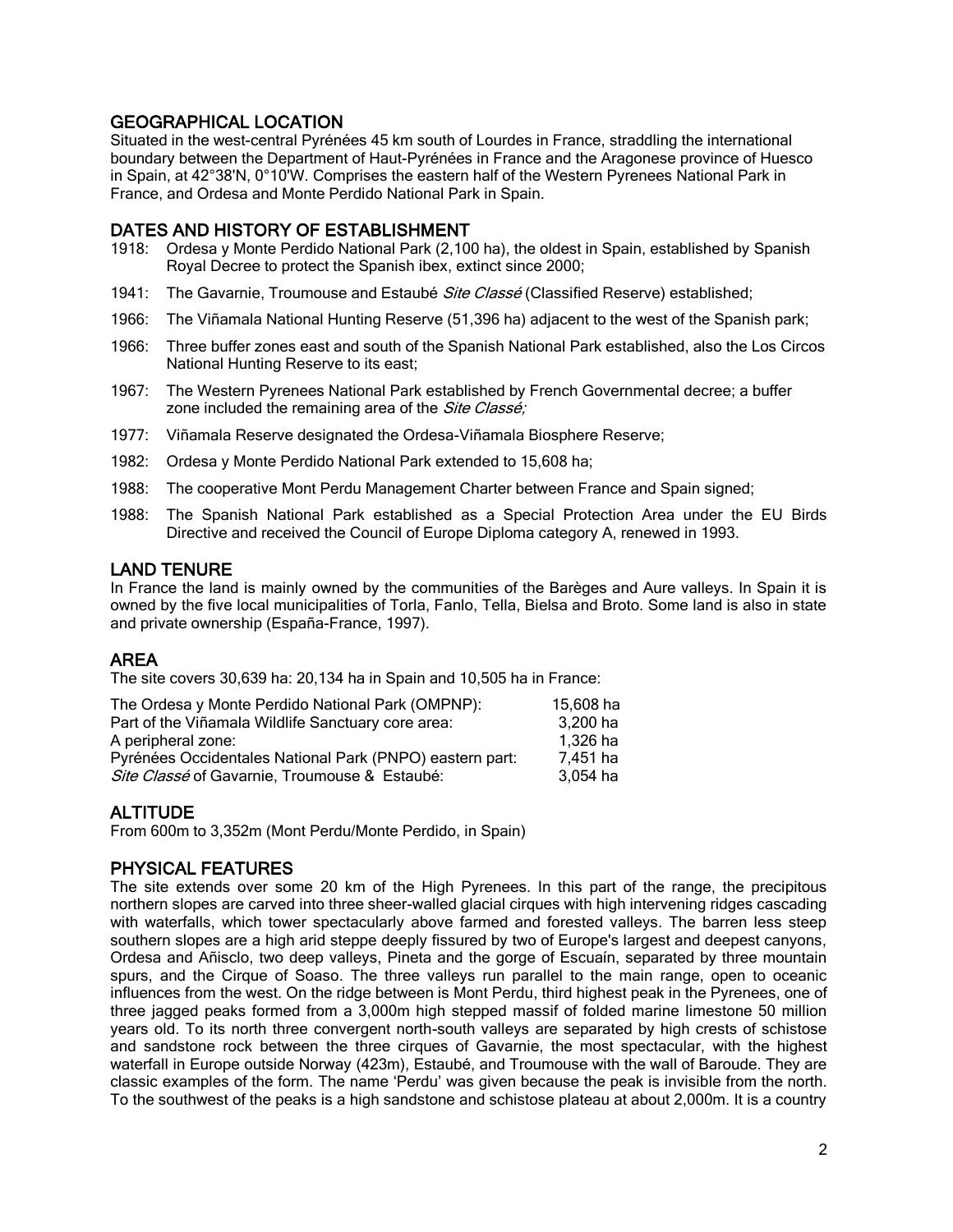of fast receding glaciers: the Monte Perdido glacier shrank by 85% during the  $20<sup>th</sup>$  century, 30% of this since 1991. But there are also many cliffs, caves, lakes, waterfalls, meadows and forests from which three rivers flow north and seven, south. Its isolation has preserved an unchanged relic of pastoral landscape once widespread in upland southern Europe now surviving only in this part of the Pyrenees.

## CLIMATE

Altitude, topography and aspect significantly affect the local climate which encompasses dry karstic conditions on the summits to lush woodland at the foot of the north side and can be very changeable. The two main climatic regimes are the humid oceanic climate from the northwest and a continental submediterranean climate on the south side. The average annual temperature is 5°C, the mean winter temperature in February is -1°C, the mean summer temperature in July is 12°C. Precipitation varies from 900mm to 2,000mm, the annual mean rainfall being 1600mm with an approximate seasonal distribution of: winter (16%), spring (30%), summer (22%) and autumn (32%). Snow can lie from October to April.

### **VEGETATION**

The original forest at the lower levels was removed by burning and cutting so that the present forest, though dense, is not primary growth. At upper levels the open grasslands have been maintained free of scrub for centuries by grazing sheep. There is nevertheless a rich mosaic of vegetation in six contrasting zones within the site: sub-mediterranean, collinean, montane, subalpine, alpine and rock with scree. The submediterranean type is mostly found in valleys in the south and is dominated by holm oak Quercus ilex rotundifolia in rocky sites with Portugese oak Quercus faginea in deep soils. The collinean vegetation is dominated by durmast oak *Quercus sessiliflora*. The montane areas to 1,700m are characterised by beech Fagus sylvatica, silver fir Abies alba and Scotch pine Pinus sylvestris. The subalpine vegetation above 2,300m is dominated by dwarfed black pine *Pinus uncinata* and the alpine area carries a high proportion of species endemic to the Pyrenees. The flora includes more than 1,500 species, of which 50 are Pyrenean endemics (España-Francia, 1997; but 3,500 with 200 endemics according to IUCN, 1996). It includes the endemic Pyrenean violet Ramondia pyrenaica, Borderea pyrenaica of a genus endemic to the Pyrenees, Pyrenean saxifrage *Saxifraga longifolia*, S. iratiana, silvery vetch Vicia argentea, Antirrhinum sempervirens and Pinguicula longifolia, alpenrose Rhododendron ferrugineum, edelweiss Leontopodium alpinum and rock jasmine Androsace pyrenaica (AMPPM, 1995).

### FAUNA

The site supports many species typical of the Pyrénées, totaling 32 mammals, 171 birds, 8 reptiles and 6 amphibians. Less common mammals include Eurasian otter Lutra lutra, marmot Marmota marmota (reintroduced), ermine Mustela erminea, wild boar Sus scrofa, ungulates such as roe deer Capreolus capreolus and Pyrenean chamois Rupicapra pyrenaica pyrenaica with a population estimated at 800 individuals. The Spanish ibex *Capra pyrenaica* became extinct in 2000. A very small population of brown bears *Ursus arctos* remained in the Pyrenees until the mid 1990s but the last was shot by a hunter in 2004. The Pyrenean population now consists of bears imported from Slovenia. There are also the wild cat Felis silvestris and the semi-aquatic insectivorous shrew-like Pyrenean desman or water-mole Galemys pyrenaicus (VU), which occurs at low elevations.

The avifauna is richer on the less visited Spanish side. It includes lammergeyer Gypaetus barbatus (7 individuals), in decline throughout Europe because of its dependence on pastoralism, Bonelli's eagle Hieraëtus fasciatus, Griffon vulture Gyps fulvus, Egyptian vulture Neophron percnopterus (EN), peregrine Falco peregrinus, hazel grouse Tetrastes bonasia, capercaillie Tetrao urogallus (20), partridge Perdix perdix (50), rock ptarmigan Lagopus mutus, Alpine chough Pyrrhocorax graculus, chough Pyrrhocorax pyrrhocorax (100), black woodpecker Dryocopus martius (30), treecreeper Certhia familiaris, citril finch *Serinus citrinella*, wallcreeper Tichodroma muraria, northern wheatear Oenanthe oenanthe, black redstart Phoenicurus ochrurus, Alpine accentor Prunella collaris and white-winged snow finch *Montifringilla nivalis* (numbers from 1996 in Heath & Evans, 2000).

Reptiles include asp Vipera aspis, the Pyrenean rock lizard Iberolacerta bonnali, which is restricted to high elevations and the palmate newt Lissotriton helveticus. Among the amphibians, species of interest include the endemic Pyrenean brook salamander *Calitron asper* and Pyrenean frog Rana pyrenaica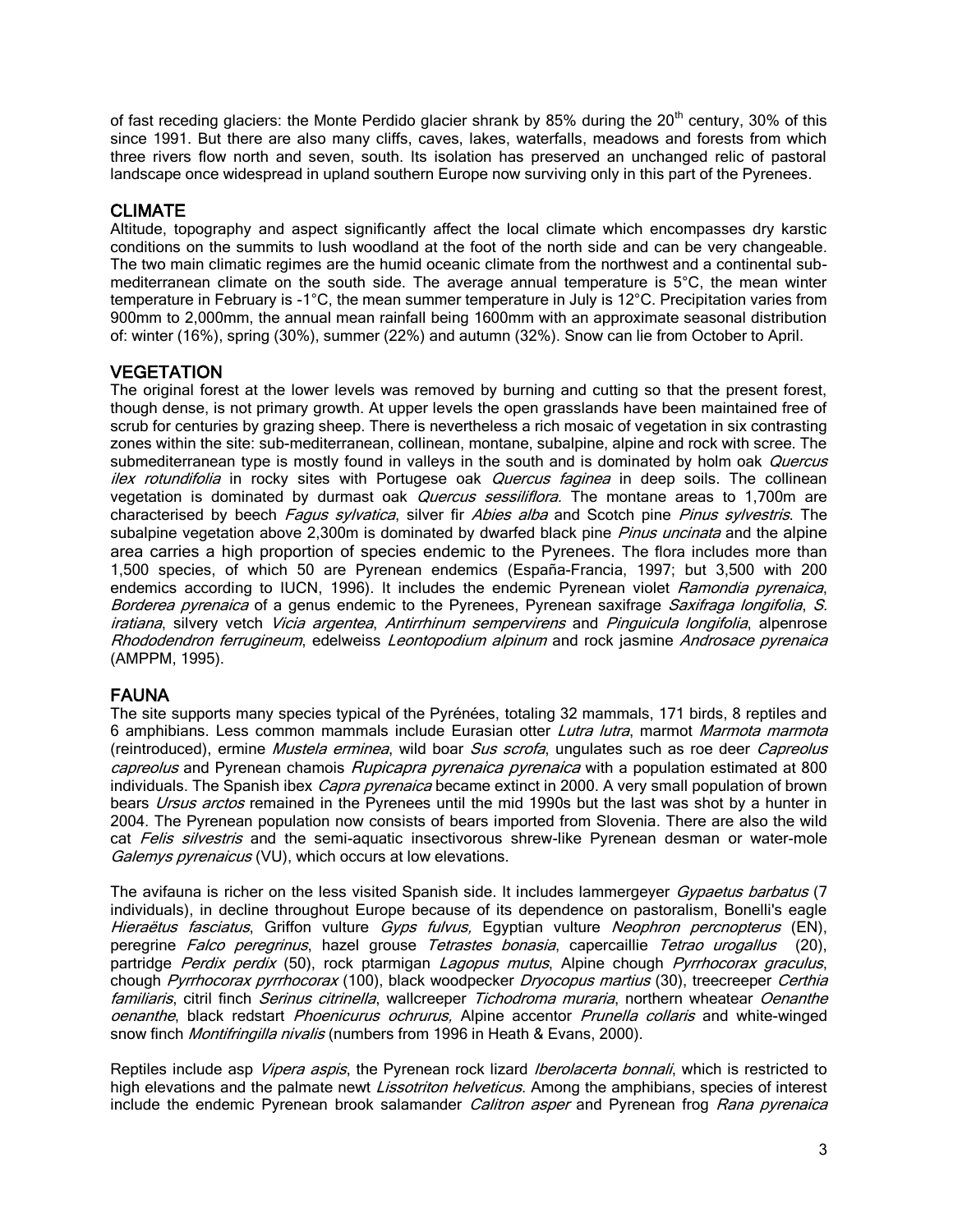(EN), endemic to the central and western Pyrenees. The park has a rich insect fauna, including 139 species of butterfly, one species being endemic to Ordesa, the Spanish argus Aricia morronensis ordesiae; and above 1,000m, the Apollo butterfly Parnassius apollo (VU). Some are restricted almost exclusively to this park within Spain: northern wall brown *Lasiommata petropolitana*, Glandon blue Agriades glandon, chestnut heath Coenonympha glycerion, common brassy ringlet, Erebia cassioides, Gavarnie ringlet, *Erebia gorgone*, false dewy ringlet, *Erebia sthennyo*, mountain alcon blue Maculinea rebeli and mountain small white Pieris ergane. There are also an endemic cave-dwelling collembolan Tricanthella frigida, found in Gavarnie cirque at 2,500m and the coleoptera Tipnus unicolor and Speonomus bolivari (AMPPM, 1995).

## CONSERVATION VALUE

The spectacular site contains three classic glacial cirques and two immense canyons within a 20km stretch of the Pyrenees. The massif is a major water source and served as a refuge during glacial periods, resulting in a high degree of endemism and many locally restricted species. The Park lies within a WWF/IUCN Centre of Plant Diversity and a UNESCO Biosphere Reserve.

### CULTURAL HERITAGE

Remains of human settlement – stone circles, caves, and the Dolmen de Tella, a Neolithic dolmen dating from the Palaeolithic (40,000-10,000 BC) have been found in the area. Above the Cirque de Gavarnie is the Brèche de Roland, an abrupt gap in the crest associated in legend with the defeat of the warrior Roland at Roncevaux in Charlemagne's campaign against the Saracens. It became a route used by pilgrims to Compostella and by Napoleonic armies. Historically shepherds on both sides of the massif have cooperated in juridical and political agreements to permit and regulate transhumance across the crest. But this landscape of high summer pastures, terraced fields, stone shelters, farms and valley hospices has become the symbol of an ancient but declining upland pastoralism through which to interpret the past.

### LOCAL HUMAN POPULATION

The local pastoral way of life has declined during the last 50 years, although trans-Pyrenean transhumant grazing still occurs, with sheep, some cattle, horses and goats from Spain being grazed on the better north-side pastures of the massif in summer. The land belongs to the local communities, not to landlords, who negotiate the transhumance. These amounted to less than 700 people in seven communities in 1997, but their numbers are gradually diminishing in number. Tourism is the only other economic activity in the nominated area (España-Francia, 1997). Close to the parks there are two villages in France and five in Spain; also several abandoned villages.

### VISITORS AND VISITOR FACILITIES

During the 19th century, the northern face became a classic site for Romantic tourism and mountaineering. A total of two million tourists now visit the site each year. Two places are most visited, Torla in Spain at the park's western end, and Gavarnie village in France where a summer drama festival is held. The Cirque de Gavarnie is a very impressive mountain amphitheatre with a rock-face popular with climbers, and is the highest waterfall in France. Visitor pressure has been limited, especially, on the French side, by those using cars, to encourage pedestrian use of the protected areas instead. In general, entrance to the site is controlled by the park managers. On the French side there are visitors' centres at Gavarnie and Gèdre, and four others. Both the GR10 trail which runs the length of the Pyrenees and a high level section cross the site. On the Spanish side there are an eco-museum/visitors' centre at the Castle of Ainsa, an ethnological museum at Torla, a museum of traditional Aragonese pottery at Morillo de Tou and six information points. Camping, hiking, long-distance trekking, riding, climbing, cross-country skiing are available in the mountains, rafting, kayaking and fishing in the rivers. There are seven high altitude mountain refuges with several rough shelters on both sides of the border. Other accommodation is available in villages and hotels outside the site on both sides of the range.

#### SCIENTIFIC RESEARCH AND FACILITIES

The area has long been productive of useful scientific research into its geology, glaciers, flora and fauna. Two species have been of particular research interest: *Rupicapra p. pyrenaica*, and *Capra p.* pyrenaica, now extinct (AMPPM, 1995).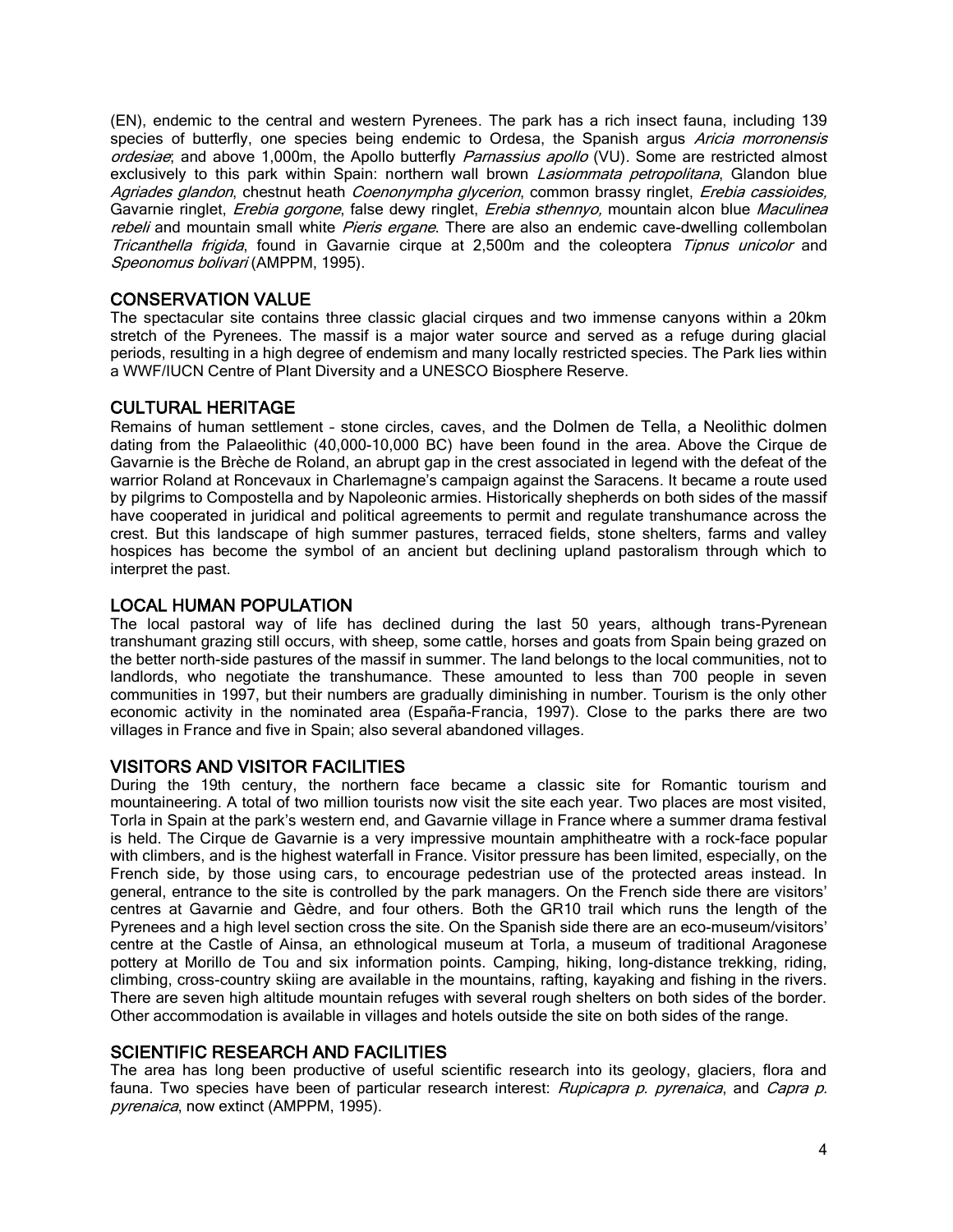#### MANAGEMENT

The Parks have been managed to a high standard by the *Direction de la Nature et des Paysages* and the *Organismo Autónomo Parques Nacionales* of the of the French and Spanish Ministries of the Environment. The Mont Perdu Joint Steering Committee and Charter between the two countries provides for a model cooperative management committee and regulations, not yet finalized. The conservation plan is oriented towards limiting road construction and vehicle use. The agro-pastoralism practiced by local communities is the key means of sustaining the historic quality of the property and could be managed more actively. Hunting has been banned since 1979 which has allowed the wildlife to thrive, although the shepherds still perceived the native bear as a pest to be eliminated and it has now disappeared. Other programs include the management of the large numbers of visitors to the site. In France a management plan was approved in 1990, to be reviewed in 1997; in Spain the Plan Rector de Uso y Gestión del Parque Nacional de Ordesa y Monte Perdido, was approved in 1995 by Royal Decree. (España-Francia, 1997). The NGO the Association de Mont Perdu Patrimoine Mondiale promotes better management and awareness of the site. It is chaired by French and Spanish village mayors alternately.

### MANAGEMENT CONSTRAINTS

An estimated two million tourists visit the site each year, bringing the inevitable litter and erosion. The mitigation of this impact is a main aim of management. According to reports in the IUCN Bear Specialist Group Newsletter, restrictions of hunting and limitations on motorised vehicles have not been welcomed by local people and hunters. The property would benefit from coordinated planning, implementation and monitoring by both state parties to maintain the increasingly fragile pastoral economy. Although in 1988 a cooperative charter was signed between representatives of the two sides, transboundary management has not been consistently effective. IUCN noted the site lacked a common management vision: on the French side there is no defined management structure, on the Spanish side, there is a lack of integration with the management structures of the National Park.

The annual week-long Gavarnie drama festival brings heavy road traffic and parking congestion into the scenic heart of the site, compromising its unique quality. Requests on six occasions by the World Heritage Committee for its removal as originally undertaken, from a location which the State Party had itself termed an "unacceptable desecration" continue to have no effect since the State Party considers its impacts do not have a significant impact on the integrity of the site. The property would benefit from coordinated planning, implementation and monitoring by both state parties to maintain the increasingly fragile pastoral economy. However, depending on the decision of the commune of Gèdre, the intrusive road to Troumouse may be barred to traffic except for busses and authorized users (UNESCO, 2010).

### **STAFF**

The French National Park has a Director and a Deputy Director managing 7 technical staff (scientific, development, grazing and communication), 7 administrative staff and 34 rangers in charge of patrolling and guiding. The Spanish National Park has a Conservation Director managing a staff of two senior technicians (Deputy Director and Head of Conservation), 4 administrative staff and 12 rangers (España-Francia, 1997)

### BUDGET

The budget for each national park in 1997, excluding personnel, was approximately: PNPO: 14 millions FF (US\$2,222,000); PNOMP: 300 millions Pts (US\$2,413,790). Additional funding is provided to the local municipalities by the state in Spain and by the state and regional governments in France to implement conservation measures in the buffer zone (España-Francia, 1997).

### LOCAL ADDRESSES

Ministère de l'Environnement - Direction de la Nature et des Paysages. 20, avenue de Ségur. 75007 Paris, France.

Parc National Français des Pyrénées Occidentales. 59, rue de Pau. 65000 Tarbes, France.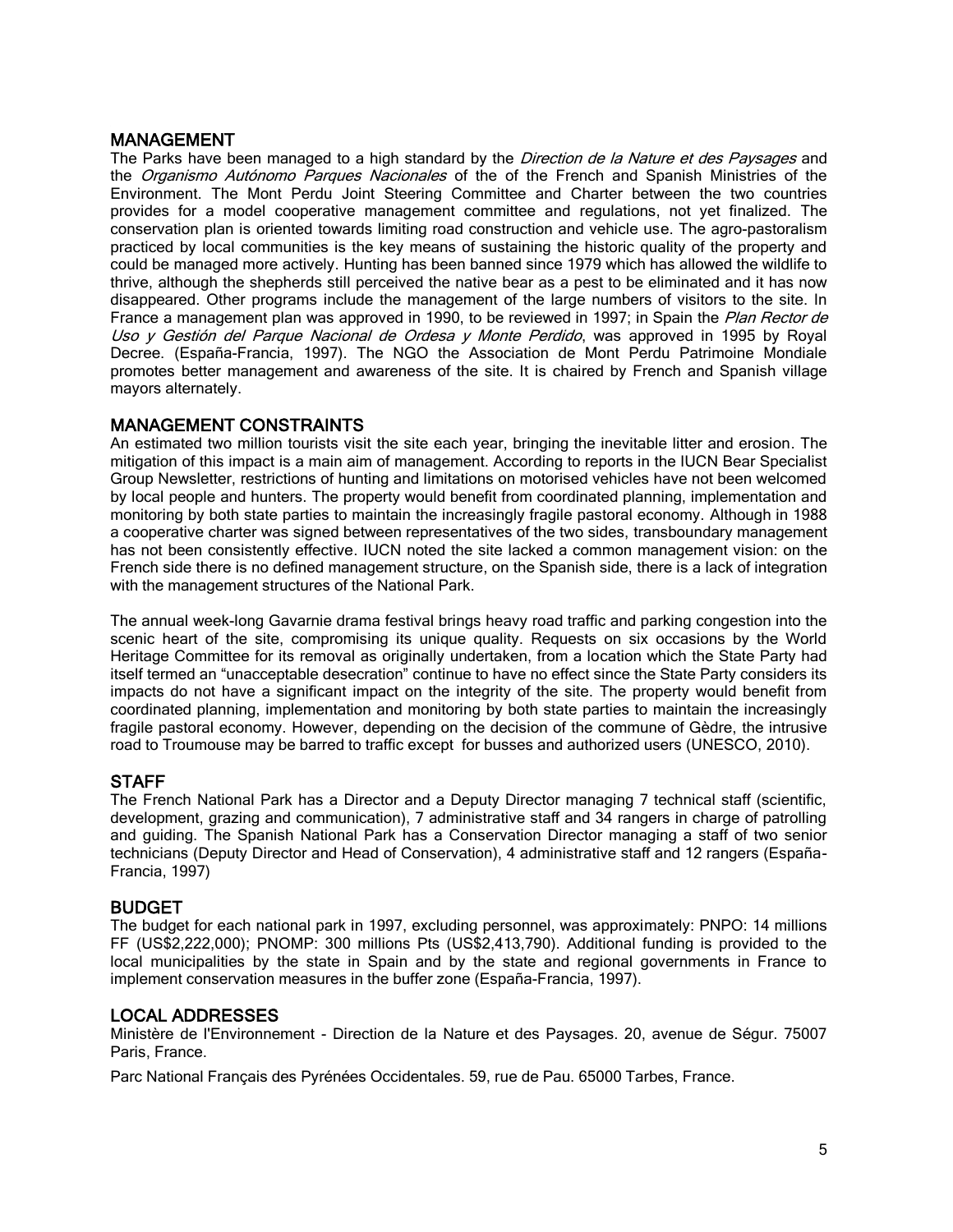Ministerio de Medio Ambiente - Organismo Autónomo Parques Nacionales. Gran Vía de San Francisco, 4. 28071 Madrid, Spain.

Consejería de Agricultura y Medio Ambiente. Gobierno de Aragón. Edificio Pignatelli. 50071 Zaragoza. Spain.

Parque Nacional de Ordesa y Monte Perdido, Plaza de Cervantes, 5, 22071 – Huesca, Spain

#### REFERENCES

The principal source for the above information was the original nomination for World Heritage status.

Almela, A., Rios, J. & Alastrue, E. (1957). Explicación al Mapa Gológico de la Provincia de Huesca (1/200.000). IGME, Madrid.

Association Mont Perdu Patrimoine Mondial (AMPPM), 1995. Massif Mont Perdu/Tres Serols. France-Espagne. Nomination dossier, 100 pages + Annexes (140 pages).

Balcells, E. (1985). Ordesa-Viñamala. Monografía 37. ICONA-MAPA, Madrid.

----- (1994). *La Vida y sus Manifestaciones en el Parque Nacional de Ordesa y Monte Perdido*. E. Lunwerg, Barcelona.

Besson, J. (1971). *Introduction de la Marmotte dans le Pyrénées*. 96e Congrès des Sociétes savantes. Toulouse.

Biarge, F. (1992). Senderos. Parque Nacional de Ordesa y Monte Perdido. E. F. Biarge. Huesca.

Bresson, A. (1902). La nappe de recouvrement des environs de Gavarnie et de Gèdre. Comparaison des bassins crétacés d'Eaux Chaudes, de Gèdre et de Gavarnie. C. R. Acad. Sc. París.

Castanet, J. & Guyetant, R. (1989). Atlas de Répartition des Amphibiens et Reptiles de France. Societé Herpétologique de France. Paris.

Crampe, J.(1986). Aperçus Démographiques sur une Population d'Isards Protégée. Exemple du Mayouret (Cauterets). Documents scientifiques du PNP 21, Tarbes.

Creus Novau, J. (1983). El clima del Alto Aragón Occidental. *Mongr. Inst. Estud. Pirenaicos*, 109. Jaca.

Daumas, M. (1976). La Vie Rurale dans le Haut Aragón Oriental. CSIC. Madrid.

de Carbonnieres, R. (1807). *Voyages au Mont Perdu.* Geneve, Slatkine (1978).

Dendaletche, C. (1973). Guide du Naturaliste dans les Pyrénées occidentales. Tomes 1 + 2. Delachaux et Niestlé, Neuchâtel.

Dupias, G., Izard, M. & Montserrat, P. (1982). Carte de la Végétation de la France: feuille au 1/200.000, n°76. Luz. CNRS, Toulouse.

España-Francia, (1997). Monte Perdido, Circos y Cañones. Proposition d'Inscription au Patrimoine Mondial de l'UNESCO. February 1997. 21 pages + annexes.

Flachere, H. (1977). La Nappe du Mont Perdu et ses Relations avec la Nappe de Gavarnie. Th. 3è Cycle, Université Paul Sabatier. Toulouse.

Garcia Gonzalez, R. (1991). Inventario de la Población Española de Bucardo (Capra pyrenaica pyrenaica) en el Parque Nacional de Ordesa. ICONA-CSIC. Huesca.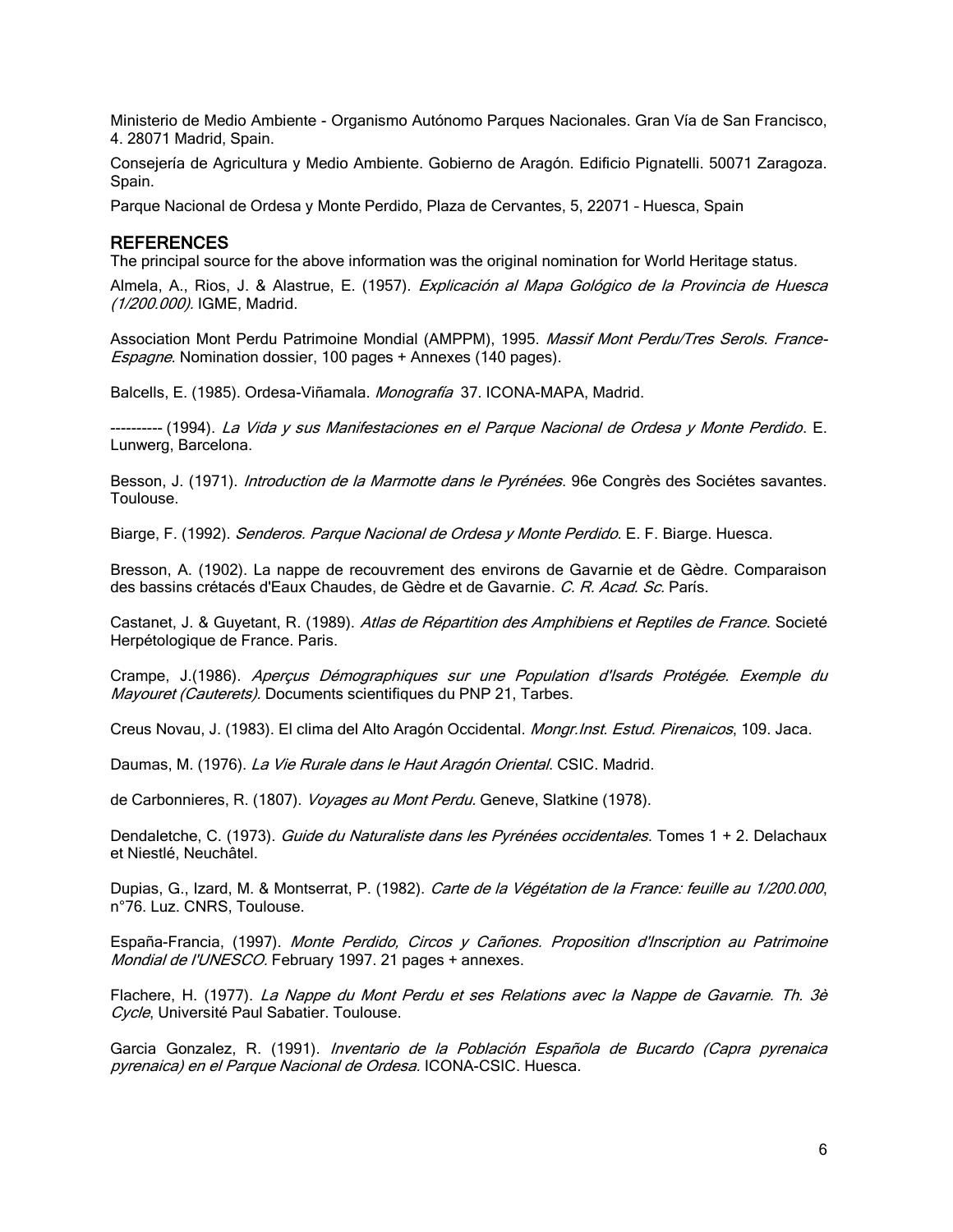Garcia Ruiz, J. & Lasanla, T. (1993). Land-use conflicts in the central Pyrenees. *Mountain Research and* Development.13 (3).

Garcia Ruiz, J. & Marti Bono, C. (1994). Cartografía geomorfológica del Parque Nacional de Ordesa y Monte Perdido. (1/25.000). ICONA-CSIC. Huesca.

Gomez de Llarena, J. (1936). Algunos datos sobre el glaciar actual de Monte Perdido. Bol. Soc. Esp. Historia natural, tomo XXXVI. Madrid.

Heath, M. & Evans, M. (2000). Important Bird Areas in Europe. Priority Sites for Conservation. 2 Vols. BirdLife International ,Cambridge U.K.

Hernandez-Pacheco, F. & Vidal-Box, C. (1946). La tectónica y la morfología del macizo del Monte Perdido y de las zonas de cumbres inmediatas en el Pirineo Central. Rev. Pirineos, 4. Zaragoza.

IUCN (2008). State of Conservation Report Pyrénées - Mont Perdu (France/Spain). Gland, Switzerland.

---------- (1996). World Heritage Nomination – IUCN Technical Evaluation. Pyrénées - Mont Perdu. IUCN, Gland, Switzerland.

Izard, M. (1988). Continentalité dans les Pyrénées et son Impact sur la Végétation. Homenaje a Pedro Montserrat. Jaca.

Losa, M. & Montserrat, P. (1947). Aportaciones para el conocimiento de la flora de Valle de Ordesa. Collet. Bot., 11. Madrid.

Mallada, L. (1878). Descripción Fisica y Geológica de la Provincia de Huesca. Mém. Com. del Mapa Geológica de España. Madrid.

Marti Bono, C. & Garcia Ruis, J. (1993). La extensión del glaciarismo cuaternario en el Parque Nacional de Ordesa y Monte Perdido. Goegraphicalia, 30.

Martinez de Pison, E. (1994). *Relieves del Alto Pirineo Aragonés, Itinerarios Geográficos.* Caja de Ahorros de la Inmaculada. Zaragoza.

Martinez Rica, J. (1983). Atlas herpetológico del Pirineo. Munibe 35. San Sebastián.

Ministère de l'Environnement, France (1995). Massif Mont Perdu-Tres Serols. Proposition d'Inscription au Patrimoine Mondial de l'UNESCO. September 1995. 12 pp. + annex.

Pallaruelo, S. (1988). Pastores del Pirineo. Ministerio de Cultura. Madrid.

Parque Nacional de Ordesa y Monte Perdido - Parc National des Pyrenees. (1988). Un Sendero para dos Parques. Huesca-Tarbes.

Parc National des Pyrénées Occidentales (1974). Travaux du Parc National des Pyrénées Occidentales. (Bibliographique). 150 pp.

Pascual, R. (1981). La Cabra Hispánica en el Parque Nacional de Ordesa. XV Congr. Int. Fauna Cinegética y Silvestre. Trujilo (Cáceres).

Rivas-Martinez, S. (1969). Las comunidades de las ventisqueros *(Salicetea herbaceae)* del Pirineo Central. Vegetatio 17. Madrid.

Schrader, F. (1936). Pyrénées, Vol. I. Courses et Ascensions, Vol. II. Science et Art. Toulouse.